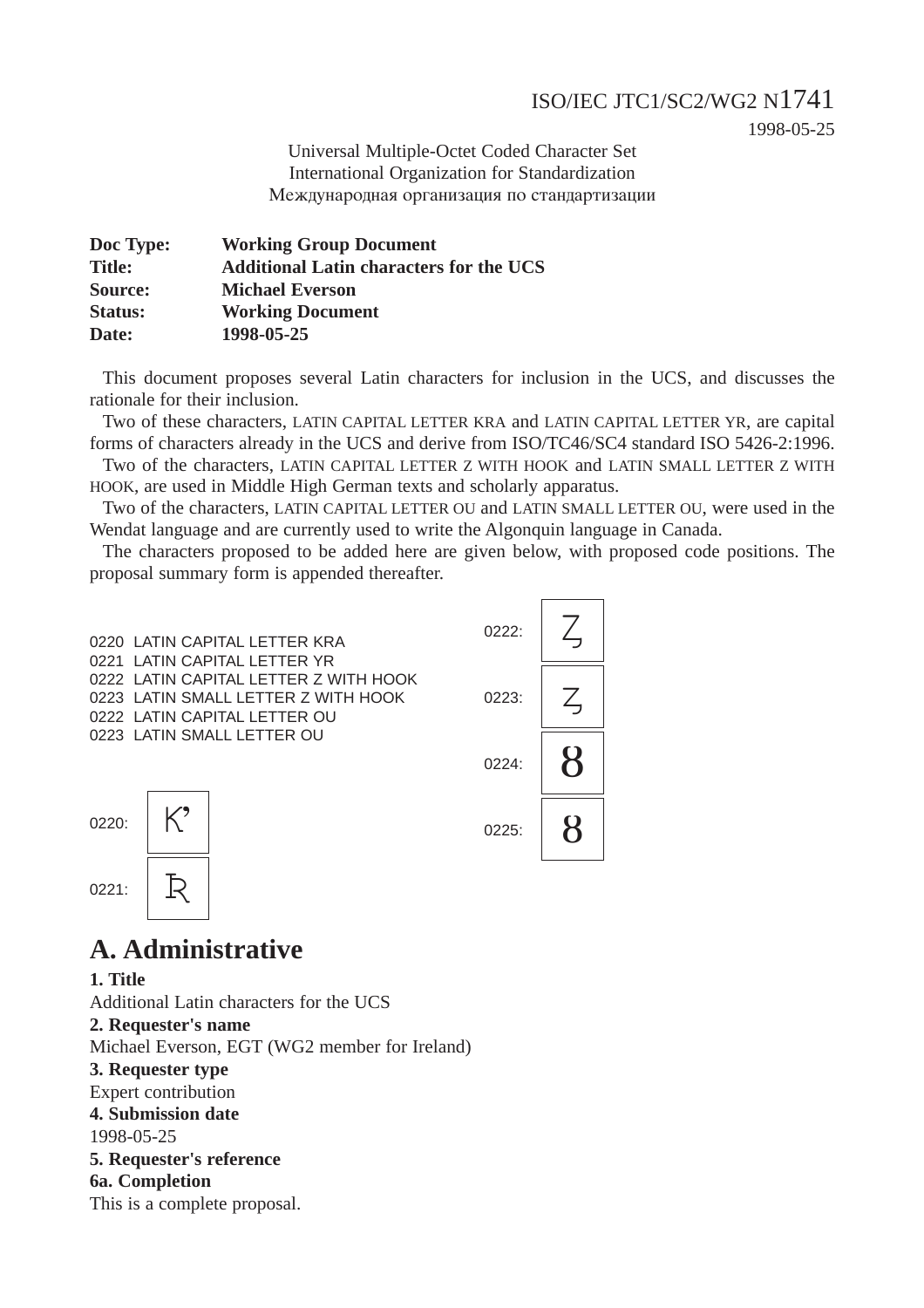**6b. More information to be provided?**

No

# **B. Technical -- General**

**1a. New script? Name?** No. **1b. Addition of characters to existing block? Name?** Yes. Latin Extended-A **2. Number of characters** 6 **3. Proposed category** Category A **4. Proposed level of implementation and rationale** Level 1 noncombining characters. **5a. Character names included in proposal?** Yes **5b. Character names in accordance with guidelines?** Yes **5c. Character shapes reviewable?** Yes **6a. Who will provide computerized font?** Michael Everson, Everson Gunn Teoranta **6b. Font currently available?** Yes **6c. Font format?** TrueType **7a. Are references (to other character sets, dictionaries, descriptive texts, etc.) provided?** Yes. ¶ ISO 5426-2:1996. ¶ Karl Weinhold, Gustav Ehrismann, & Hugo Moser, *Kleine mittelhochdeutsche Grammatik* (Stuttgart: Wilhelm Braumüller, 1972). ¶ Albert Bachmann, *Mittelhochdeutsches Lesebuch* (Zürich: Beer & Cie., 1970). ¶ Jacques Maurais, ed. *Les langues autochtones du Québec.* (Québec: Publications du Québec, 1992)

See also http://www.indigo.ie/egt/standards/iso10646/pdf/iso-5426-2.pdf

**7b. Are published examples (such as samples from newspapers, magazines, or other sources) of use of proposed characters attached?**

Hardcopy is provided to WG2 for distribution. See also pictures given below.

**8. Does the proposal address other aspects of character data processing?** No

# **C. Technical -- Justification**

**1. Contact with the user community?** Yes

## **2. Information on the user community?**

Linguists, librarians, publishers. ISO/TC46/SC4, U.S. Library of Congress.

### **3a. The context of use for the proposed characters?**

KRA is used in older Greenlandic orthography. YR is used in linguistic descriptions and texts dealing with primitive Norse. Z WITH HOOK is used in linguistic descriptions and texts dealing with Old and Middle High German. OU was used to write the Wendat language and is currently used to write the Algonquin language. COmpatibility with ISO 5426-2:1996.

**3b. Reference**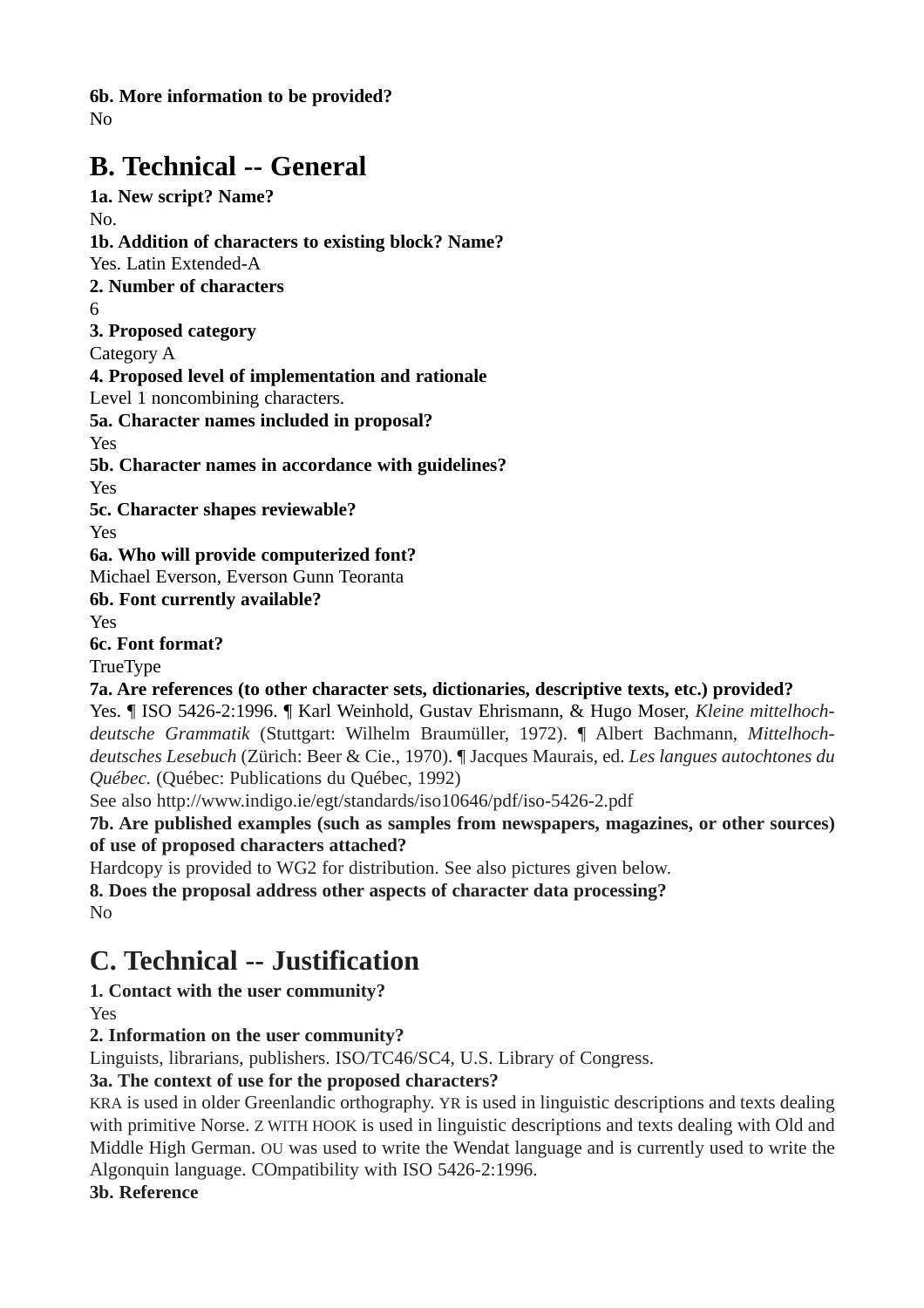See above

**4a. Proposed characters in current use?**

Yes

#### **4b. Where?**

KRA and YR are in ISO 5426-2:1996. Z WITH HOOK is used in academic contexts. OU is used commonly in Algonquin words; two photographs showing their use on public signage in Canada are provided.

#### **5a. Characters should be encoded entirely in BMP?**

Yes.

#### **5b. Rationale**

Contemporary use and keeping them with the other Latin characters.

#### **6. Should characters be kept in a continuous range?**

No, but the casing pairs should be kept together.

**7a. Can the characters be considered a presentation form of an existing character or character sequence?** 

No. KRA could be decomposed to either K' or K'.

**7b. Where?**

**7c. Reference**

**8a. Can any of the characters be considered to be similar (in appearance or function) to an existing character?**

No. Glyph for OU can look like a digit 8 (with no break at the top). Some implementations currently use the digit 8 to represent this letter, but this is a feature of the paucity of existing character sets.

**8b. Where?**

**8c. Reference**

**9a. Combining characters or use of composite sequences included?**

No

**9b. List of composite sequences and their corresponding glyph images provided?**

**10. Characters with any special properties such as control function, etc. included?** No

# **D. SC2/WG2 Administrative**

**To be completed by SC2/WG2** 

**1. Relevant SC 2/WG 2 document numbers:**

**2. Status (list of meeting number and corresponding action or disposition)**

**3. Additional contact to user communities, liaison organizations etc.**

**4. Assigned category and assigned priority/time frame**

**Other Comments**